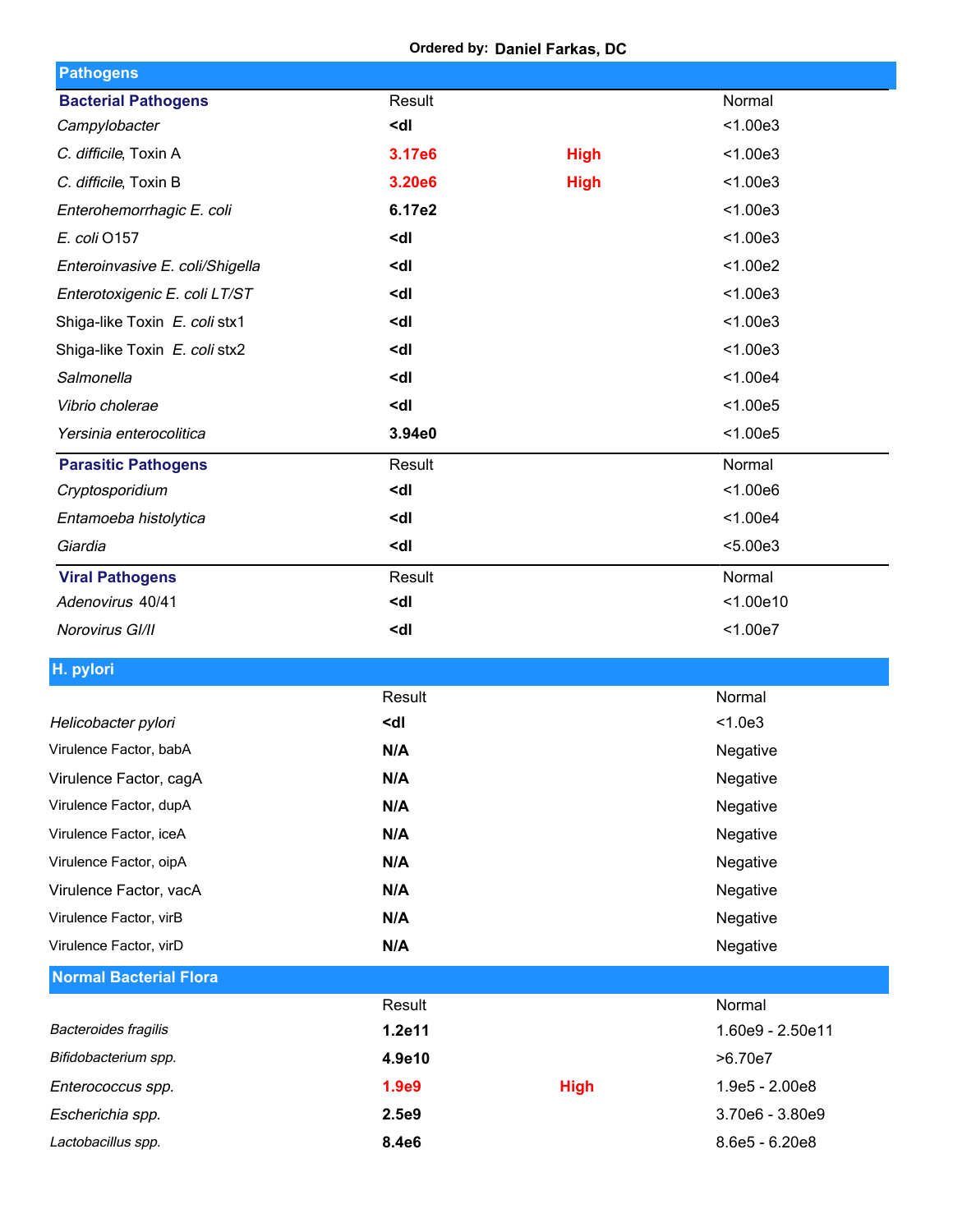| Clostridium spp.                                | 7.38e5                                                 |             | 1.20e3 - 1.00e6   |
|-------------------------------------------------|--------------------------------------------------------|-------------|-------------------|
| Enterobacter spp.                               | 1.72e10                                                | <b>High</b> | 1.00e6 - 5.00e7   |
| <b>Phyla Microbiota</b>                         | Result                                                 |             | Normal            |
| <b>Bacteroidetes</b>                            | 5.97e12                                                | <b>High</b> | 8.61e11 - 3.31e12 |
| <b>Firmicutes</b>                               | 1.80e11                                                |             | 5.70e10 - 3.04e11 |
| Firmicutes: Bacteroidetes Ratio                 | 0.03                                                   |             | < 1.00            |
| <b>Opportunistic Bacteria</b>                   |                                                        |             |                   |
| <b>Additional Dysbiotic/Overgrowth Bacteria</b> | Result                                                 |             | Normal            |
| Bacillus spp.                                   | 4.47e5                                                 | <b>High</b> | < 1.50e5          |
| Enterococcus faecalis                           | 1.00e6                                                 | <b>High</b> | < 1.00e4          |
| Enterococcus faecium                            | 3.24e5                                                 | <b>High</b> | < 1.00e4          |
| Morganella spp.                                 | 7.30e5                                                 | <b>High</b> | < 1.00e3          |
| Pseudomonas spp.                                | <dl< td=""><td></td><td>&lt; 1.00e4</td></dl<>         |             | < 1.00e4          |
| Pseudomonas aeruginosa                          | <dl< td=""><td></td><td>&lt; 5.00e2</td></dl<>         |             | < 5.00e2          |
| Staphylococcus spp.                             | <dl< td=""><td></td><td>&lt; 1.00e4</td></dl<>         |             | < 1.00e4          |
| Staphylococcus aureus                           | 1.12e1                                                 |             | < 5.00e2          |
| Streptococcus spp.                              | 8.57e2                                                 |             | < 1.00e3          |
| <b>Potential Autoimmune Triggers</b>            | Result                                                 |             | Normal            |
| Citrobacter spp.                                | 1.42e0                                                 |             | < 5.00e6          |
| Citrobacter freundii                            | 5.76e7                                                 | <b>High</b> | < 5.00e5          |
| Klebsiella spp.                                 | 5.83e5                                                 | <b>High</b> | < 5.00e3          |
| Klebsiella pneumoniae                           | <dl< td=""><td></td><td>&lt; 5.00e4</td></dl<>         |             | < 5.00e4          |
| M. avium subsp. paratuberculosis                | <dl< td=""><td></td><td>&lt; 5.00e3</td></dl<>         |             | < 5.00e3          |
| Prevotella copri                                | <dl< td=""><td></td><td>&lt; 1.00e7</td></dl<>         |             | < 1.00e7          |
| Proteus spp.                                    | 2.88e6                                                 | <b>High</b> | $5.00e4$          |
| Proteus mirabilis                               | 2.86e5                                                 | <b>High</b> | < 1.00e3          |
| <b>Fungi/Yeast</b>                              |                                                        |             |                   |
|                                                 | Result                                                 |             | Normal            |
| Candida spp.                                    | 5.90e1                                                 |             | < 5.00e3          |
| Candida albicans                                | <dl< td=""><td></td><td>&lt; 5.00e2</td></dl<>         |             | < 5.00e2          |
| Geotrichum spp.                                 | <dl< td=""><td></td><td><math>3.00e2</math></td></dl<> |             | $3.00e2$          |
| Microsporidium spp.                             | <dl< td=""><td></td><td>&lt; 5.00e3</td></dl<>         |             | < 5.00e3          |
| Rodotorula spp.                                 | <dl< td=""><td></td><td>&lt; 1.00e3</td></dl<>         |             | < 1.00e3          |
| <b>Viruses</b>                                  |                                                        |             |                   |
|                                                 | Result                                                 |             | Normal            |
| Cytomegalovirus                                 | <dl< td=""><td></td><td>&lt; 1.00e5</td></dl<>         |             | < 1.00e5          |
| <b>Epstein Barr Virus</b>                       | <dl< td=""><td></td><td>&lt; 1.00e7</td></dl<>         |             | < 1.00e7          |